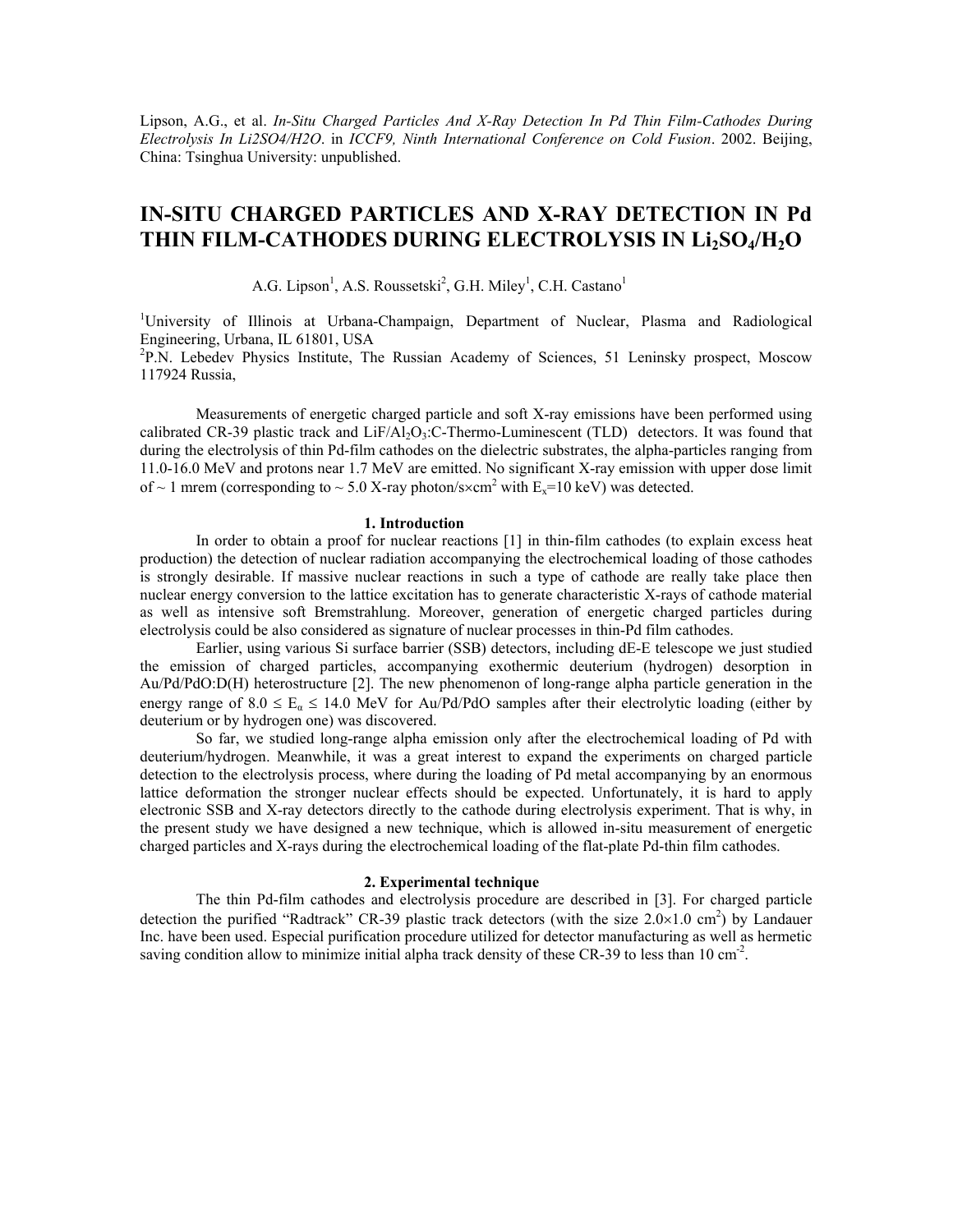

These detectors were calibrated with alpha-sources (in the range of  $1.6 - 7.7$  MeV) and by monoenergetic cyclotron alpha-beams (in the energy range of  $10.0 - 30.0$  MeV) as well as by proton beams with energy ranging of 2.0-3.0 MeV. (Fig.1). For energetic proton detection the detectors were also calibrated with Van DeGraaf accelerator by monoenergetic proton beams (energy ranging from  $0.75 \leq Ep \leq$ 3.0 MeV), (Fig.2). After the beam exposure detectors were etched in 6N-NaOH at t=70°C during 7 hrs. and investigated with optic microscope. Typical view of alpha-track picture is presented in Fig.3. As seen, at normal interaction of monoenergetic cyclotron beam with detector, the tracks observed after the etching have almost ideal circle-like shape. These nuclear tracks can be easy distinguished from the defects of CR-39 subsurface structure.





The efficiencies of CR-39 detection with respect to different energy alphas and protons were estimated in accordance with their critical angles  $\theta_c$  being determined by formula [4]:  $\theta_c = \sin^{-1}\{1\}$  $(d_E/2h)^2$ ]/[1+ $(d_E/2h)^2$ ]}, where  $d_E$ -is the track diameter produced by charged particle with energy E (Fig 1,2), and  $h = 9.1 \mu m$  is the depth of etched layer in CR-39 at our etching condition. Knowledge of the critical angles calculated from above formula allow to determine the efficiency ε of the charged particle detection as:

 $\varepsilon = \frac{1}{2} (1 - \sin \theta_c)$  (1)

In electrolysis experiments the freshly opened CR-39 detector chips were attached either to the Pd thin film cathode(Foreground) or to the substrate side or/and immersed in electrolyte in the cell (Background). Background experiments showed proportional growth of track density vs. time for CR-39 immersed in electrolyte (Fig.4). At large Background duration it is possible to observe two separate alphapeaks with track diameters located at 8.0 and 9.0  $\mu$ m, respectively (Fig.4). The energy positions of these peaks are in good agreement with conventional alpha-Background and are normally corresponded to about 7.0 MeV radon (8.0  $\mu$ m) and 5.0 MeV (9.0  $\mu$ m) thoron series of natural alpha-nuclides.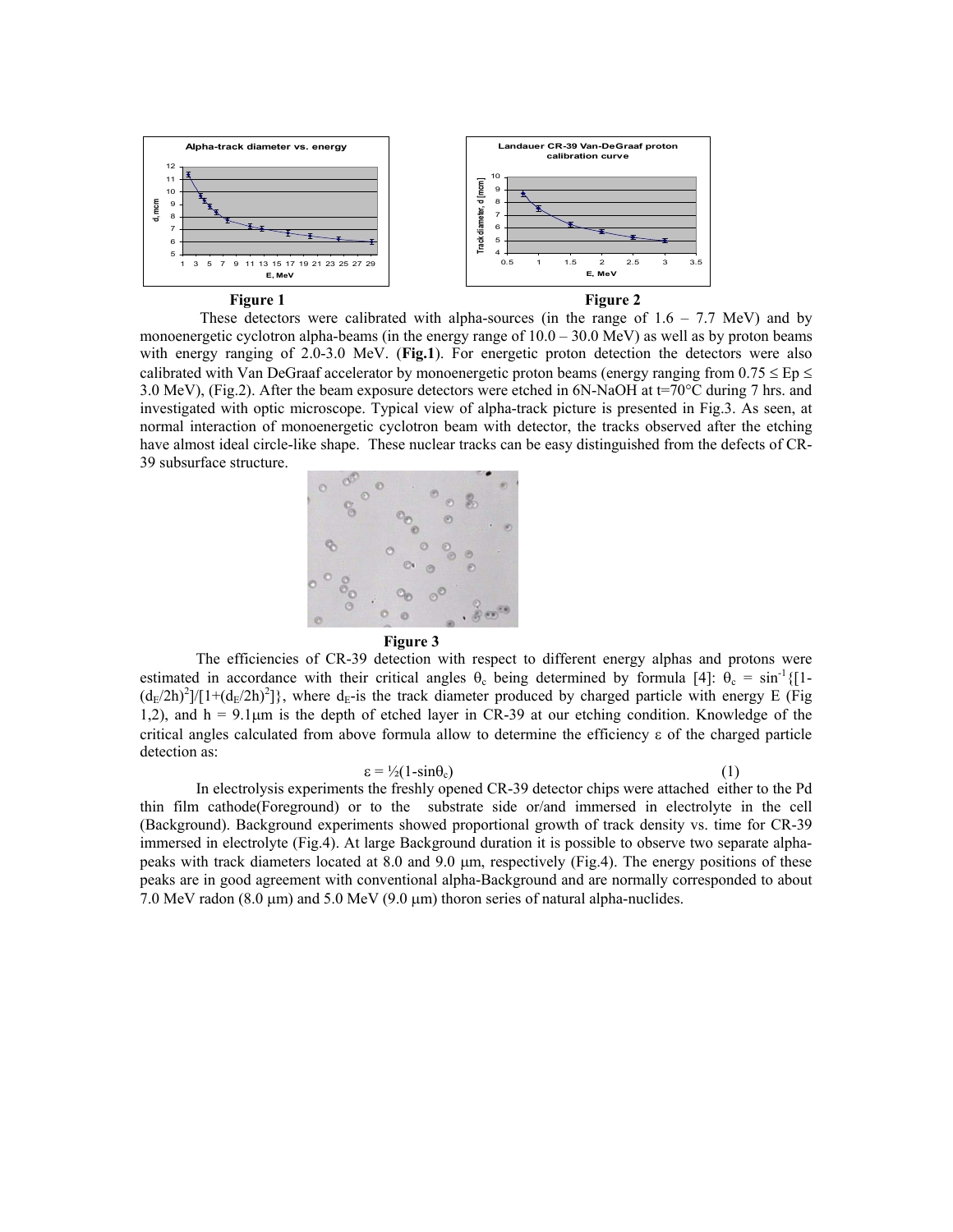

#### **Figure 4**

In order to separate high-energy alphas and low-energy protons that could be possibly emitted during electrolysis runs, the thin Cu-foils (25  $\mu$ m thick) were inserted between the cathode metallic coating and the CR-39 surface. 25 µm Cu coating is completely absorbs all alpha-particles and protons with energies below 9.0 and 2.3 MeV, respectively. Background measurements in experiments with Cu-covered CR-39 were performed similarly to that with open detectors. As expected, these background experiments showed significant reduction  $(\sim 2 \text{ times})$  in the total track density compared to that obtained with open CR-39 detectors (Fig.5).



To in-situ detection of the expected soft X-ray radiation during electrolysis, the single-crystal TLD (Landauer Inc.) covered with 50 µm polyethylene film were applied to the Pd surface of electrodes. The Background TLD was immersed at the bottom of the employed electrolytic cell. The TLD reading out procedure was carried out in Landauer Inc. The nominal sensitivities of TLD used (with the size of  $S =$ 2.0×2.0 mm<sup>2</sup>) with respect to absorbed dose of the soft X-ray photons (with energy  $E_x \ge 2.0$  keV) was in the range of 0.1 (Al<sub>2</sub>O<sub>3</sub>:C) by the 1.0 (LiF) mrad. However, in fact, due to about 2 months storage of detectors in background environment before experiments the initial background levels of TLD were about 10.0 mrad and 4.0 mrad for  $A_1O_3$ :C and LiF, respectively. Thus, actual sensitivity of TLD in electrolysis experiments did not exceed 1-2 mrad.

Experiments on detection of nuclear products during electrolysis runs were carried out using simultaneously open and Cu-shielded CR-39 chips and Foreground TLD crystal all attached to the same thin film cathode. Two Background CR-39 (open and Cu-shielded) and Background TLD were fixed inside the electrolyte in the employed electrolytic cell. The charged particle and x-ray detection were carried out simultaneously with excess heat measurements in open type calorimeter. The electrolysis current and duration during one Foreground run were normally varied in the range of 50-400 mA and 2.0-30 days, respectively.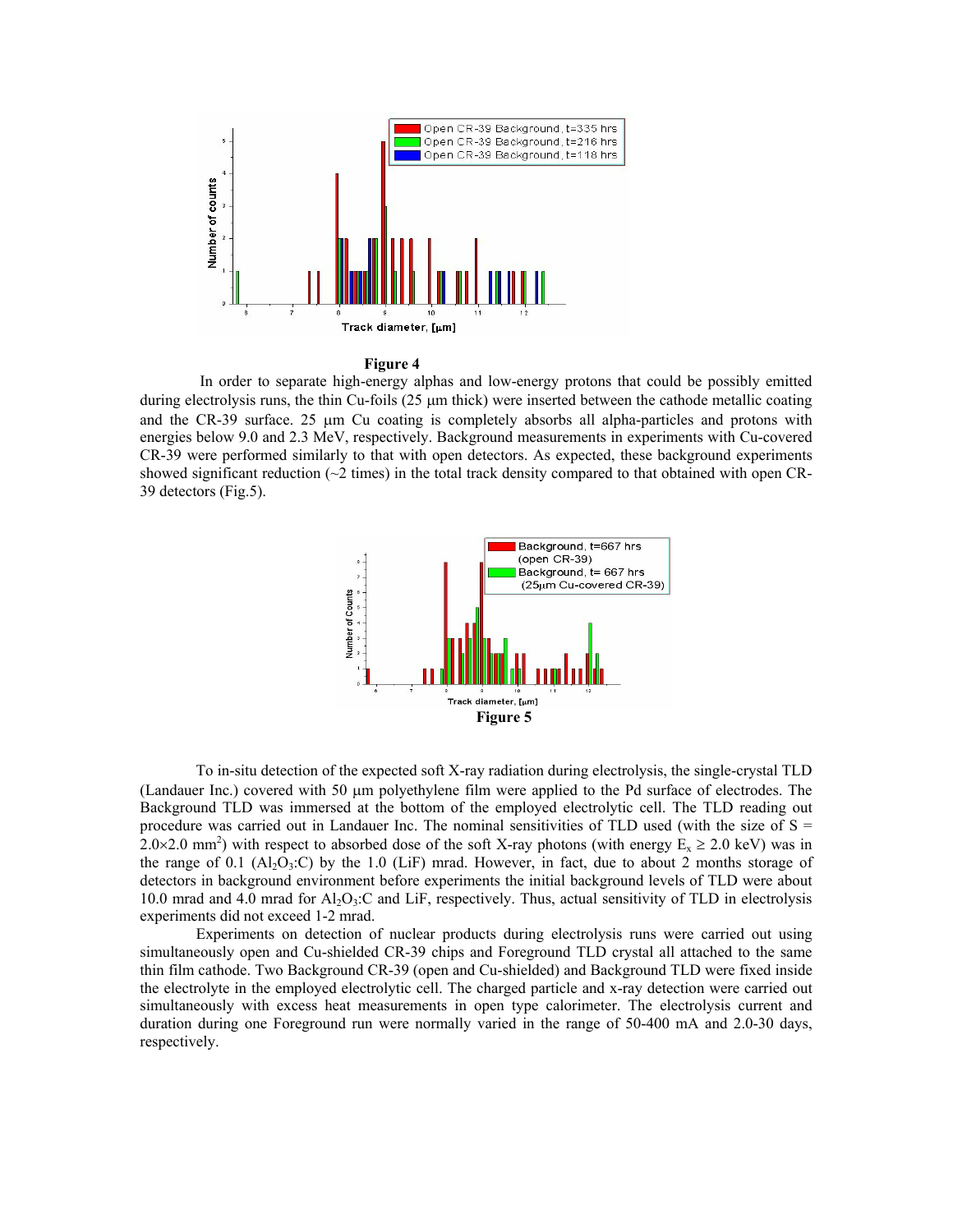# **3. Experimental Results and Discussion**

The Foreground runs with electrolysis of Pd-thin film cathodes the exposed CR-39 detectors (t~2.0-30 days) showed the appearance of unusual diameter tracks that were not observed in Background detectors exposed in the same electrolytic cell. Indeed, in the track diameters distribution N(d), two significant peaks located at 7.0 mm and 6.0 mm observed in the Foreground runs (with electrolysis) with opened CR-39 detectors (Fig.6).



At the same time, almost no counts for tracks with  $d < 7.5$  mm was found in the corresponding Background runs for detectors exposed in the same electrolytic cells. The low diameter tracks appeared to accompany electrolysis of the thin Pd-film and Pd-black cathodes. The intensity of charged particle emissions and ratio between 6.0 and 7.0  $\mu$ m peaks during electrolysis are strongly depended upon the cathode history and structure (Table 1). It should be noted that generation of charged particle emissions during the electrolysis of thin Pd cathodes has a good reproducibility (in contrast to the irreproducible emission of DD-products in Pd-D systems). The count rates of protons and alphas after Background subtracting, presented in the Table 1, are statistically significant with Background level being close to zero. In the control experiment with CR-39 detector attached to the thin film  $NiO<sub>x</sub>$  (obtained by annealing of Alumina/Ni(4000A) sample in air atmosphere), where despite of the high voltage applied (U~10.0 V) the electrolysis current in the cell was very low  $(I~1.0~mA)$ , no tracks with  $d < 7.8 \mu m$  were detected. (Table 1).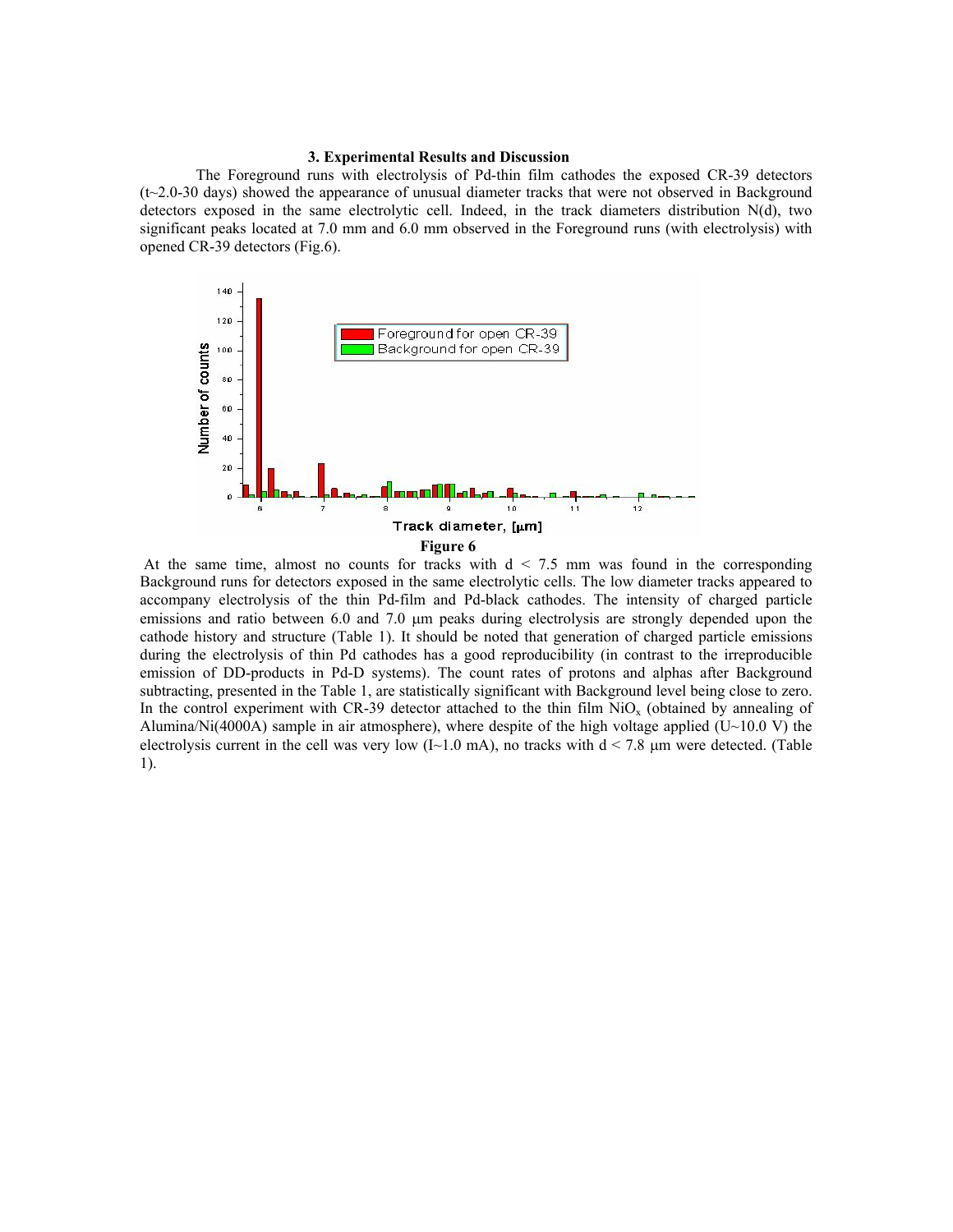#### **Table 1**

Charged particle emissions (alphas and protons with background subtraction) during electrolysis of different metal thin film cathodes, accordingly to open CR-39 detectors

| Sample                                        | Glass/Pd(2000A)     | Alumina/Pd(             | Pt/Pd-black,        | Pd/Cu/Pd,       | Alumina/NiOx        |
|-----------------------------------------------|---------------------|-------------------------|---------------------|-----------------|---------------------|
|                                               |                     |                         |                     |                 |                     |
|                                               |                     | 4000A)                  | electroplated       | Electroplated   |                     |
| Time of                                       | 48                  | 118                     | 216                 | 802             | 118                 |
| exposure,                                     |                     |                         |                     |                 |                     |
| [hrs]                                         |                     |                         |                     |                 |                     |
|                                               |                     |                         | Pd-black            | Survived. No.   | Survived. No.       |
| <b>History of</b>                             | Pd-coating          | Survived,               |                     |                 |                     |
| sample                                        | fractured for 48    | Excess heat,            | partially           | excess          | electrolysis at the |
|                                               | hrs. No excess      | $E_{\rm ex} \sim 20 \%$ | detached,           | heat            | Ni-surface. No      |
|                                               | heat                |                         | $E_{ex} \leq 8.0\%$ |                 | excess heat         |
|                                               |                     |                         |                     |                 | 0.0                 |
| $\langle N_{\alpha} \rangle \times 10^{-4}$ , | $4.8 \pm 1.0$       | $6.9 \pm 1.2$           | $0.80 \pm 0.28$     | $0.18 \pm 0.08$ |                     |
| $[s^{-1}$ *cm <sup>-2</sup> ]                 |                     |                         |                     |                 |                     |
| $\langle N_p \rangle \times 10^{-4}$ ,        | $28.6 \pm 4.1$      | $16.0 \pm 0.2$          | $5.8 \pm 0.9$       | $0.24 \pm 0.11$ | 0.0                 |
| $[s^{-1}$ *cm <sup>-2</sup> ]                 |                     |                         |                     |                 |                     |
| $<\!\!N_p\!\!>\!\!/\!\!<\!\!N_\alpha\!\!>$    | 6.0                 | 2.3                     | 7.2                 | 1.5             |                     |
| ratio                                         |                     |                         |                     |                 |                     |
| X-ray, dose                                   | $2.0 \pm 1.0$ (LiF) | $0.2 \pm 1.0$           | No TLD              | No TLD          | $0.1 \pm 1.0$       |
| [mrad],                                       | $0.5 \pm 0.5$       | $(Al_2O_3:C)$           | measurement         | measurement     | $(Al_2O_3:C)$       |
| <b>TLD</b>                                    | $(Al_2O_3:C)$       |                         |                     |                 |                     |
|                                               |                     |                         |                     |                 |                     |

**Note**: In accordance with (1) the mean CR-39 detection efficiencies for  $11.0 - 16.0$  MeV alphas and 1.5-1.7 MeV protons are calculated as:  $\epsilon_{\alpha}$  = 0.13 and  $\epsilon_{\alpha}$  = 0.10, respectively.

In the Foreground runs with the same cathode being carried out with  $25 \mu m$  Cu-film shielded CR-39 chips, the 7.0 and 6.0 mm peaks disappeared. But the other maximums ranging from 7.5 to 11.4 mm have appeared that were not found in Cu-shielded Background detectors (Fig.7).



The experiments with Cu-shielded detectors and a knowledge of CR-39 calibration curves (Fig.1,2) allowed to identify the energy and type of particles emitted in the Foreground runs with open CR-39 detectors. Taking into account stopping powers and ranges of 25 µm Cu-film with respect to the alphas and protons with different energies, the initial energies of emitted particles were also calculated. Comparison of pictures obtained with opened and shielded detectors shows that  $6 \mu m$  peak is completely disappeared while a broad near  $7.0 \mu m$  peak in Fig. 6 shifted to the larger track diameters and split at least by 3 narrow peaks (Fig.7). Disappearance of 6.0 µm peak in a shielded detector indicates to the low MeV proton nature of this peak. In accordance with our calibration data the estimated proton energy would be within 1.5-1.7 MeV (Fig.8a, b).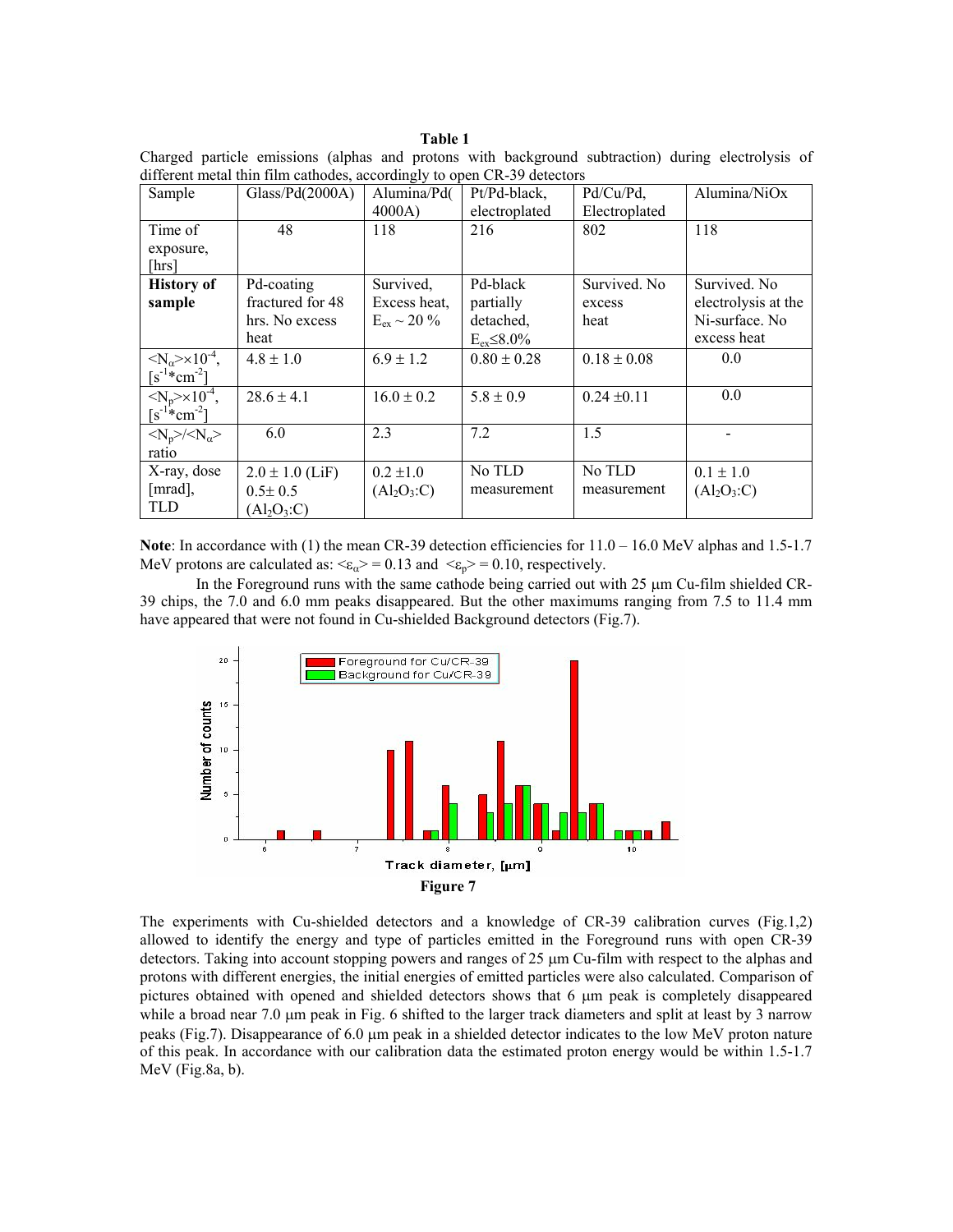

**Figure 8a** 



#### **Figure 8b**

In contrast to  $6.0 \mu$ m peak, the 7.0  $\mu$ m maximum, accordingly to its shift and splitting after crossing the Cu-shield should be ascribed to a broad 11-16 MeV alpha-peak. Indeed, the stopping range of alphas ranging from 11-16 MeV (for open Cr-39) would be consistent with observed narrow bands with energies 11.6, 12.5 and 14-16 MeV, respectively for Cu-covered detectors (Fig.8a). Due to higher resolution of CR-39 alpha-tracks for the lower energy particles (Fig.1) the broad 11-16 MeV alpha band could be observed as the single individual maximums after these particles crossed the Cu-foil. Therefore, we showed that electrochemical loading of Pd thin film cathodes on dielectric substrates unambiguously produce highenergy charged particles: 1.5-1.7 MeV protons and 11-16 MeV alphas.

The remarkable correlation between the  $p/\alpha$  ratio and hydrogen mobility in Pd is observed. (Table 1) This  $p/\alpha$  ratio for the cathodes with high hydrogen mobility (Pd/Alumina and Pd/Cu/Pd) is 3-4 times lower than for cathodes with low one (Pd/Glass and Pt/Pd-black). Indeed, due to surviving of Pd/Alumina and Cu/Pd samples the hydrogen diffusion in the Pd coating will be much higher that in fractured metal film of the Pd/Alumina or separated Pd-black particles. In the last case, the high loading of Pd-black could be result of some energy conversion caused the accelerating proton emission.